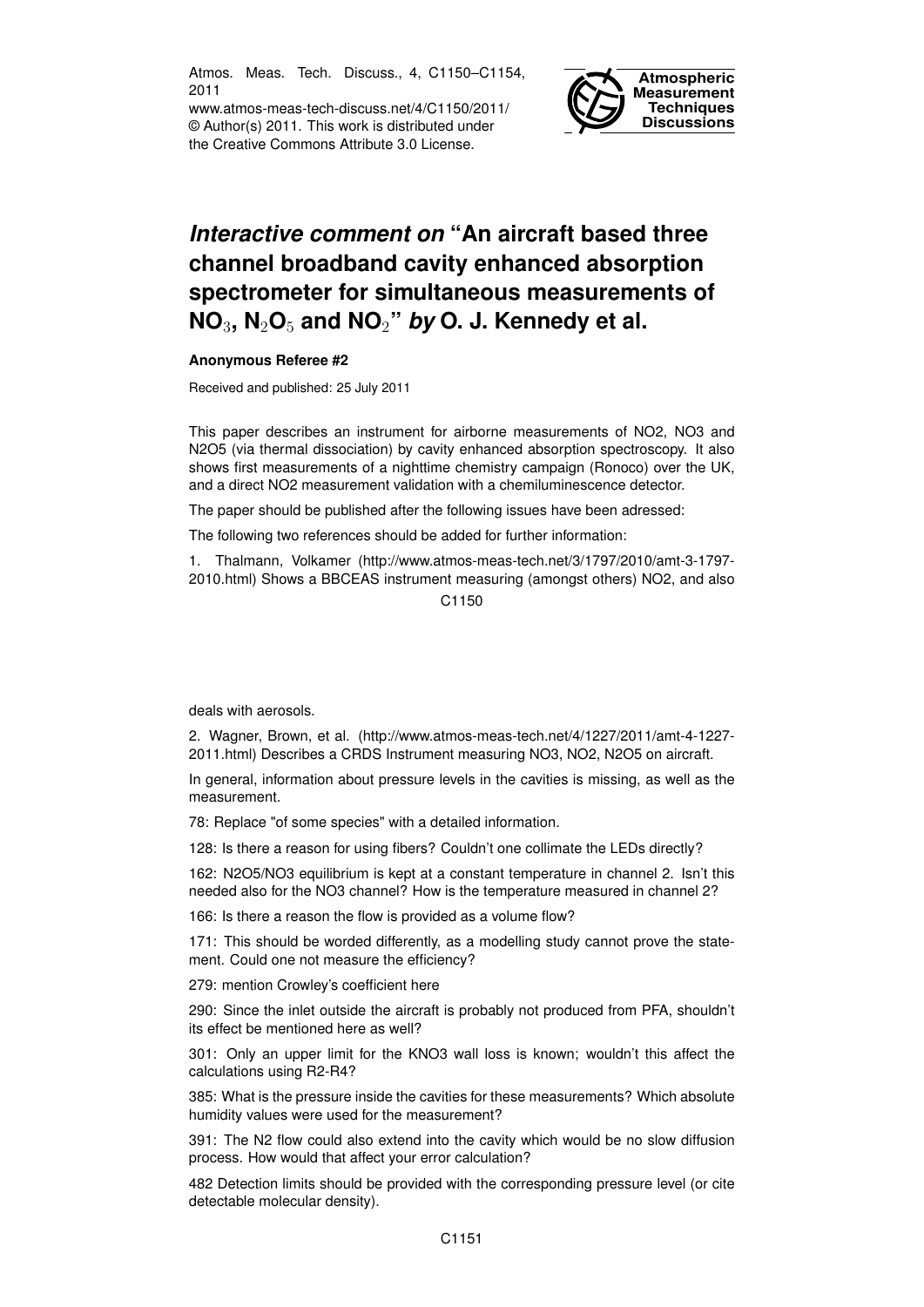484 Shorter averaging time does not change sensitivity (if statistical noise prevails). What it does change is the minimum detectable concentration.

500 These values should be quoted as 2,4 and 1,0 pptv

516 Is SeptEx also a campaign name?

527 and 528: These values should be quoted as 548 +/- 3 and 80,0 +/- 1,0 ppt

530 Ditto, 21,0 +/- 2,6 %

522-531: Is there a reason for the three different integration times?

532 How good is the extraction of the pressure from this absorption feature?

534, 569, 596: Future publication announcements should be eliminated from the paper's main text; they can be mentioned in the outlook.

606: If I understood correctly, the method (phase shift CRD) was already developed and is just implemented here with a (in my opinion) minor change: the use of a 5nm FWHM filter instead of a monochromator. This is not a refined version but instead a simpler measurement of only the peak mirror reflectivity and should be worded accordingly.

630: Please spell out MD and NERC. Bill Dube and Steve Brown should be cited with their respective institutes.

Fig. 3: In general, tubing and flow lines should be bigger. In the middle, the text "Flow controllers" points to the wrong parts. The flow meters should be bigger and the middle ones seem to point in the wrong direction. The connection between the cross after the first valve after the N2 bottle is not clear to me.

Fig. 7: The decision in the diagram should be drawn as a diamond. No and Yes should be used to mark the different ways (not in a rectangle).

Fig. 8: Lines must be bigger

C1152

826 (gradients of)

833: 1 s integration time(s)

836: The values should be cited as 2,4 and 1,0 ppt

Fig. 10, 3rd picture: Value should be cited as 548,0 +/- 3,0 ppt

4th picture: 80,0 +/- 1,0

6th picture: 21,0 +/- 2,6 %

Fig. 13: Since the NO2 concentration values of interest are between 0 and ∼1000 pptv, the figure axis should be chosen accordingly (or a zoom should be added).

Spelling errors:

175 than (that)

176 enters (into) channel 1

176 ID and OD should be defined at least once

241 (at)

252 section 3.1.3 (3.2.3)

308 is (was)

346 the determination

351 to the retrieved

365 and in the

368 Hitran 2008 database

396 (,)

413 inaccuracy